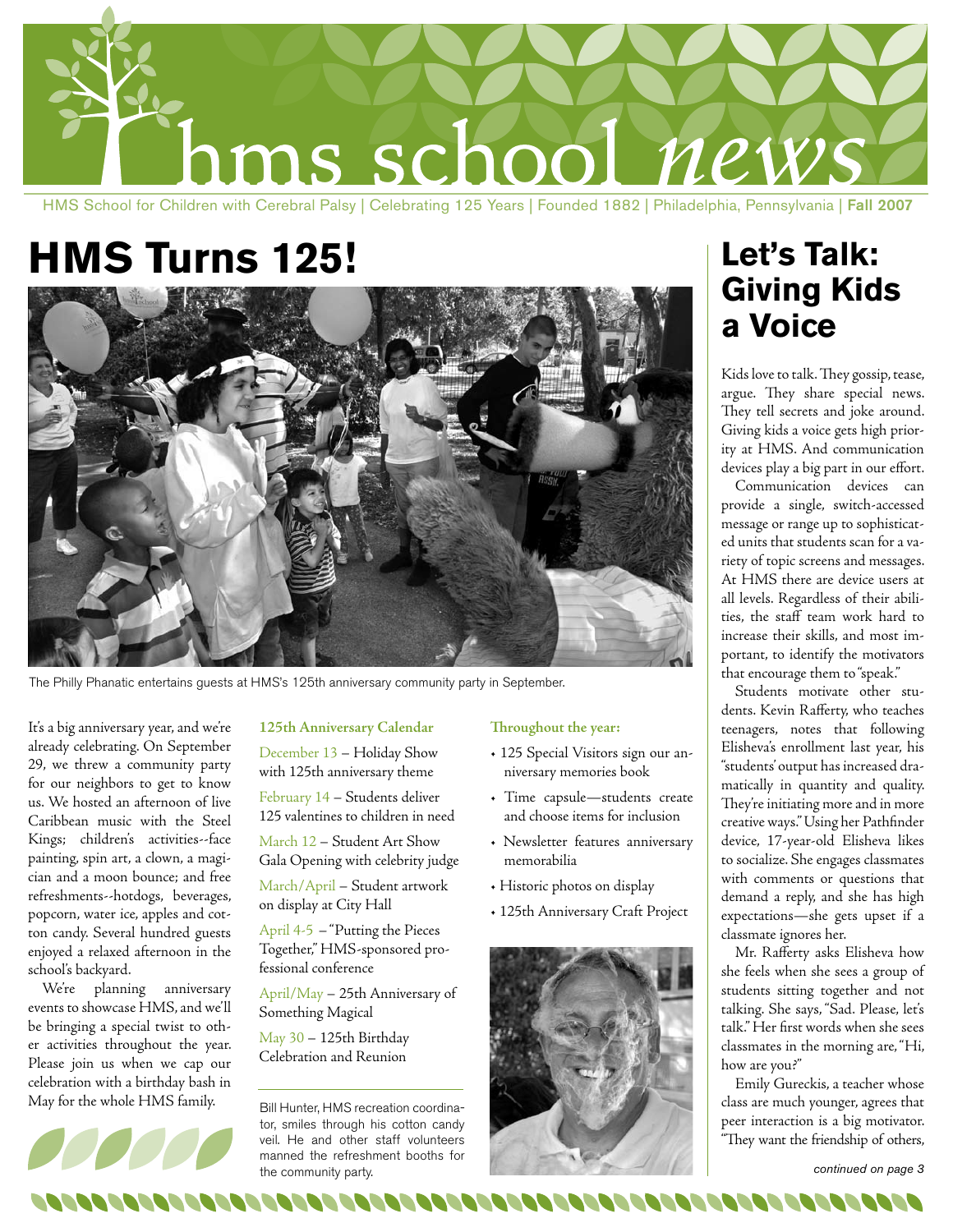

# **Message from the Executive Director**

Diane L. Gallagher, PhD

While construction debris is the most dramatic evidence of change at HMS, we've been working in less obvious ways to strengthen our organizational structure. We're building on strategic plans that we initiated several years ago with help from the Executive Service Corp.

Our updated organizational chart formalizes the four primary partners in HMS's functional structure--education, nursing, facilities and finance. Each area has responsibilities to the others and to the overall organization. Each comprises an entity with its own director and internal structure that clarifies lines of responsibility. We are formally acknowledging that safe, working facilities are as important as program excellence, nursing services as essential as financial viability.

We've created a Director of Finance position--described in this newsletter--a recommendation of our organizational plan. We have also strengthened the nursing department. With students' medical needs so much more complex, nursing is no longer an adjunct service at HMS, but is crucial to our capacity to care for and educate students. Hence, we trained Life Skills Assistants as Certified Nursing Assistants who report to the Director of Nursing Services, along with the registered and licensed nursing staff. A clearer departmental structure insures more accurate, up-to-date information on each student's health and daily needs.

We do not want to diminish the warm, collegial environment that we all appreciate at HMS. In fact, we believe that tweaking our organizational structure will support that atmosphere by making it easier for staff to communicate with one another and to know who is responsible for particular activities and whom to turn to for assistance. Twenty years ago, we served 37 students. Today we have 57 youngsters enrolled. We want to ensure that each student continues to receive the best that HMS can offer.

100000000000000000000

# **Construction Continues Apace**



The administration building is gone! This shot overlooks construction from the west and toward HMS's main building, with 44th St. and Baltimore Ave. at the upper left.

Over the summer, HMS turned into a dusty construction zone as the administration wing was demolished. Good weather has allowed foundation work to proceed for Harris Hall, the new residence, and we expect to see structural steel and building forms before the holidays. Construction is taking place at multiple sites around the building to maximize use of man power and equipment.

Other work took place this past summer. We replaced an older, pre-1959 ramp leading from the physical therapy gym to the student entrance. The new ramp now complies with ADA requirements and provides a more graded descent, much easier for students to manage. Crews began to replace windows in the existing residence, the first stage of its renovation as the Gowen Classroom Wing, with double paned, insulated glass that will be much more energyefficient. This project will continue during winter break and summer 2008 for minimal disruption.

HMS is coping well throughout this major renovation. All vehicles must enter from Chester Avenue, foot traffic enters through a pedestrian gate on 45th Street. We still welcome visitors! Please come to the reception desk facing Chester Avenue, and we will call your contact.

### **Correction**

1000000000000000000

We apologize for a photo-identification error on page 2 of the Summer 2007 newsletter.

Emily Aiello appears with the Philly Phanatic, not Shannon Ward.

# Our community Party!

Children chose from a variety of face painting designs, an activity much in demand at HMS' 125th community party in September.

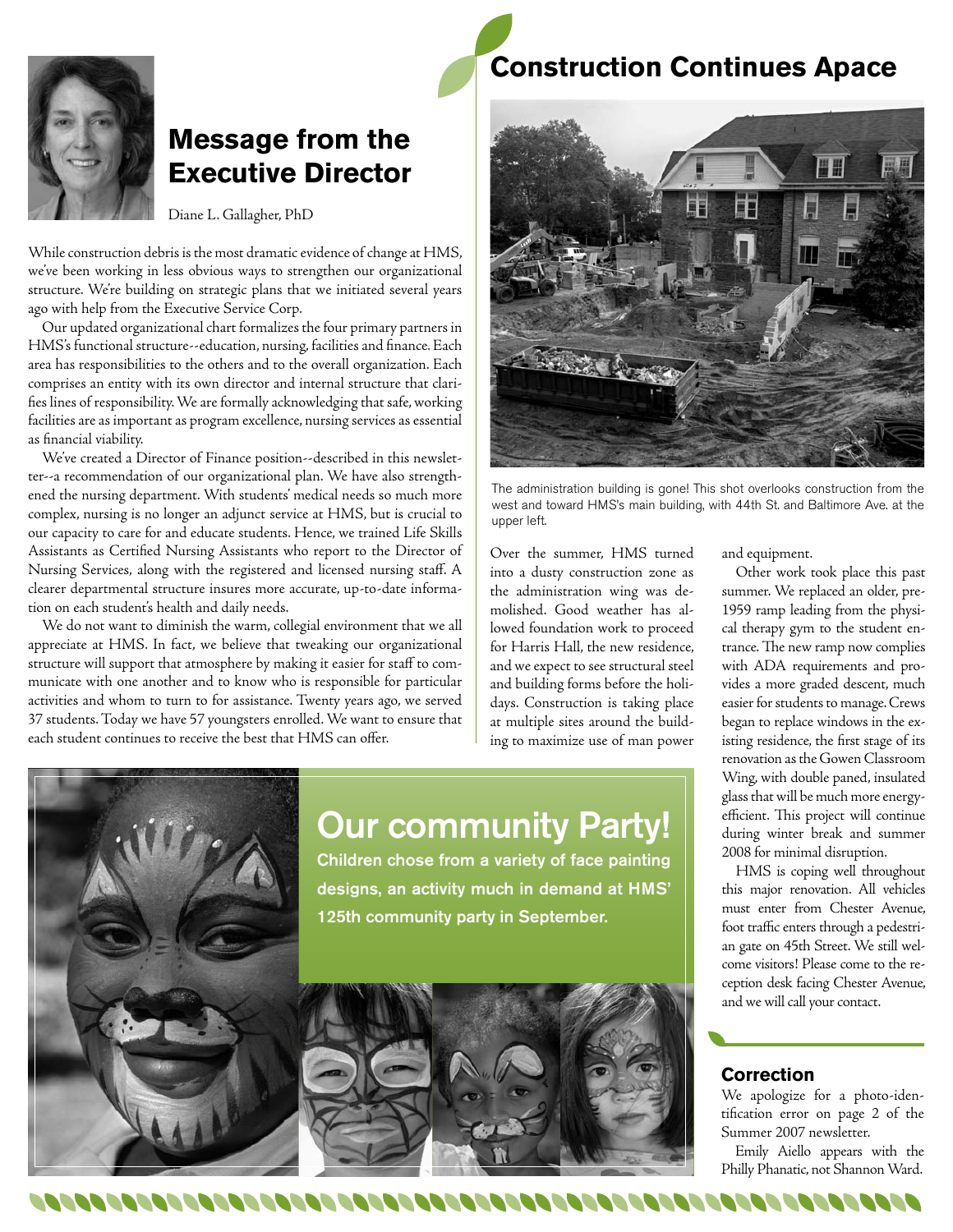

# **HMS at 125: A Proud Tradition of Excellence**

*Emma came to us from Collegeville. She could not walk at all. Her limbs were all drawn up. A short time ago, this little girl had an operation performed on her limbs, the tendons were cut. She is now in bed with the weights on her feet, very patient and hopeful, for the doctors tell her that they hope to make her walk.*

*Robert, a most interesting boy of twelve years, couldn't walk at all. He is better, is on crutches, and is learning the trade of printing in our office.*

*Baby Anna, three years old, paralyzed in both limbs. One limb seems to be improving. One of the tendons of her foot was so drawn that an operation was necessary. Anna's happy, bright face shows that she does not suffer in consequence.*

These case stories are taken from the Fifth Annual Report of the Home of the Merciful Saviour for Crippled Children in 1887. Early in the decade, Helen Innes and her husband, Robert, a minister, had custody of a boy with disabilities. "We sought in vain a Home for him throughout the city," she wrote, "but, outside of the Almshouse, there was none into which he could be admitted."\*\*

Not one to be deterred, in 1882 Mrs. Innes founded the Home of the Merciful Saviour for Crippled Children, the first of its kind in the nation. Located at 45<sup>th</sup> Street and Osage Avenue in West Philadelphia, it initially served 18 children ages four to seven, who were discharged from hospitals as hopeless cases and "too poor to provide board or entrance fee." Within a few years, it would serve many others, including older youngsters.

The Home's original charter



Harmonica band

pledged the "care, support and maintenance of children crippled by disease, accident, or in other way" and admitted children from any city or state. Although affiliated with the Episcopal Diocese of Pennsylvania, the Home was nonsectarian and depended on voluntary gifts for support. Francis I. Gowen, whose descendants have continuously served on HMS's board, was one of its founding trustees.

From the outset, physicians from the Hospital of the University of Pennsylvania donated medical and surgical services. "Sister Sarah," known for charitable works among the poor, volunteered to give "the little ones a mother's care."

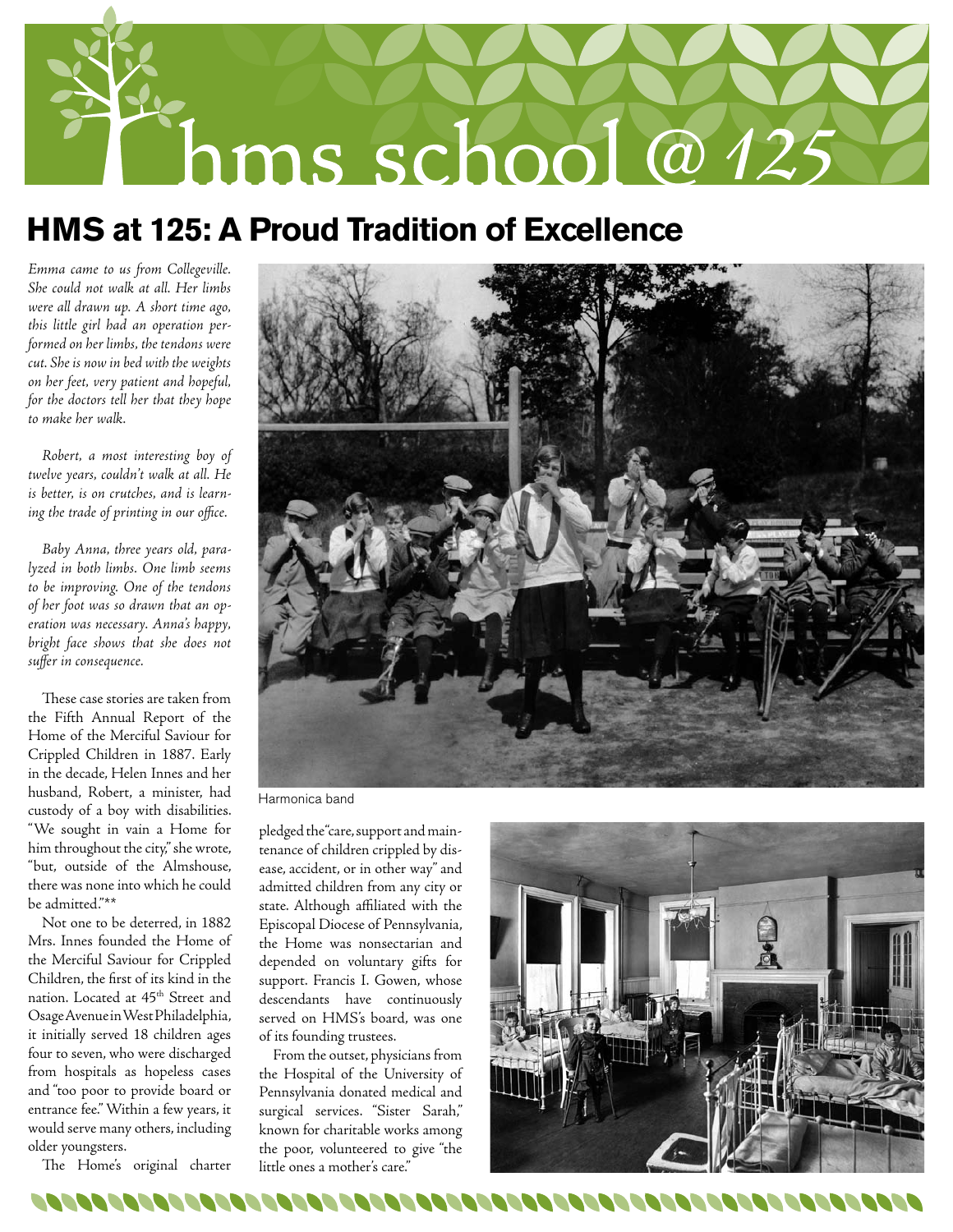

Helen Innes brought tremendous energy and dedication to the Home. She galvanized support from her many friends. A woman of deep faith, she believed that God would heed the applications flooding in from all over the country and the need for a larger and better-appointed facility. Clarence H. Clark, president of Centennial National Bank, stepped up to donate land near Baltimore Avenue, and with help from other donors, the trustees purchased an adjoining Baltimore Avenue lot. Friends of Mrs. Innes provided funds to build a new home and chapel that opened in 1886.

By the mid-1890's, the Home was able to purchase yet more acreage and to add three additional buildings for classrooms, dormitory space, and a medical and surgical annex. The children received the best medical and surgical treatment of the times. As their conditions improved, and if physically able to "take a trade," they were allowed to leave the Home to be self-supporting. Those children who could be moved spent the summer first at a New Jersey seashore inn, and within a few years, at a shore house

00000000000000

specially designed for children with handicaps.

With many educated and talented women seeking an outlet for their energies, Mrs. Innes recruited "a number of young ladies to be detailed each week for such instruction in the branches of plain education as suit the children…and the sympathy excited…led to many offers of service." Volunteers taught the girls housework, cooking, sewing and embroidery, and the boys printing and sewing "carpet rags."



Reverend Innes provided religious instruction.

Donations flowed in. Early annual reports provide detailed listings of cash donations and goods that ranged from two turkeys to a pound of butter, from clothing, toys and furniture to bolts of fabric and afghans. These records also include an annual medical report describing the children's illnesses, treatments and outcomes. Each report reflects the love and attention provided to the Home's charges, celebrating the children's improvement and accomplishments.

 The HMS story unfolds in fascinating ways. For an institution that has been evolving for 125 years, remarkably consistent themes play out through the decades:

- Commitment to excellence
- Responsiveness and flexibility
- Cutting-edge care
- A compassionate, loving and nurturing environment
- Leadership by strong, capable women
- Determination to remain in an urban setting

808080808080808080808080808

We'll continue the HMS story in upcoming issues of the newsletter throughout this anniversary year. Following are some  $20<sup>th</sup>$ -century highlights:

- 1920's A public school teacher instructs children at the Home up to  $6<sup>th</sup>$  grade.
- 1930's A swimming pool is added and a study reports treatment for infantile paralysis in a hydrotherapy pool.
- 1940's Polio epidemics bring many children to HMS for shorter-term treatment and an outpatient clinic operates; HMS introduces the Sister Kenny treatment method.
- 1950's Salk Vaccine slowly eliminates the polio crisis and HMS focuses on children with cerebral palsy.
- 1960's HMS becomes a Pennsylvania Approved Private School and its reputation grows. HMS undertakes major new construction and renovations.
- 1970's HMS's state-of-the-art speech programs and nonverbal communication approaches gain national attention.
- 1980's The Women's Committee studies computers and their applications for children with special needs. The first computers and power-wheelchair technology are introduced. Diane Gallagher arrives as director. The Home becomes known as HMS School for Children with Cerebral Palsy.
- 1990's HMS continues to design and expand its specialized interdisciplinary programs.

*\*\*Quoted material is taken from a history of the Home written by Reverend E. Lee Richards, historian, Episcopal Diocese of Pennsylvania, using information from the Home's annual reports, correspondence and news articles.*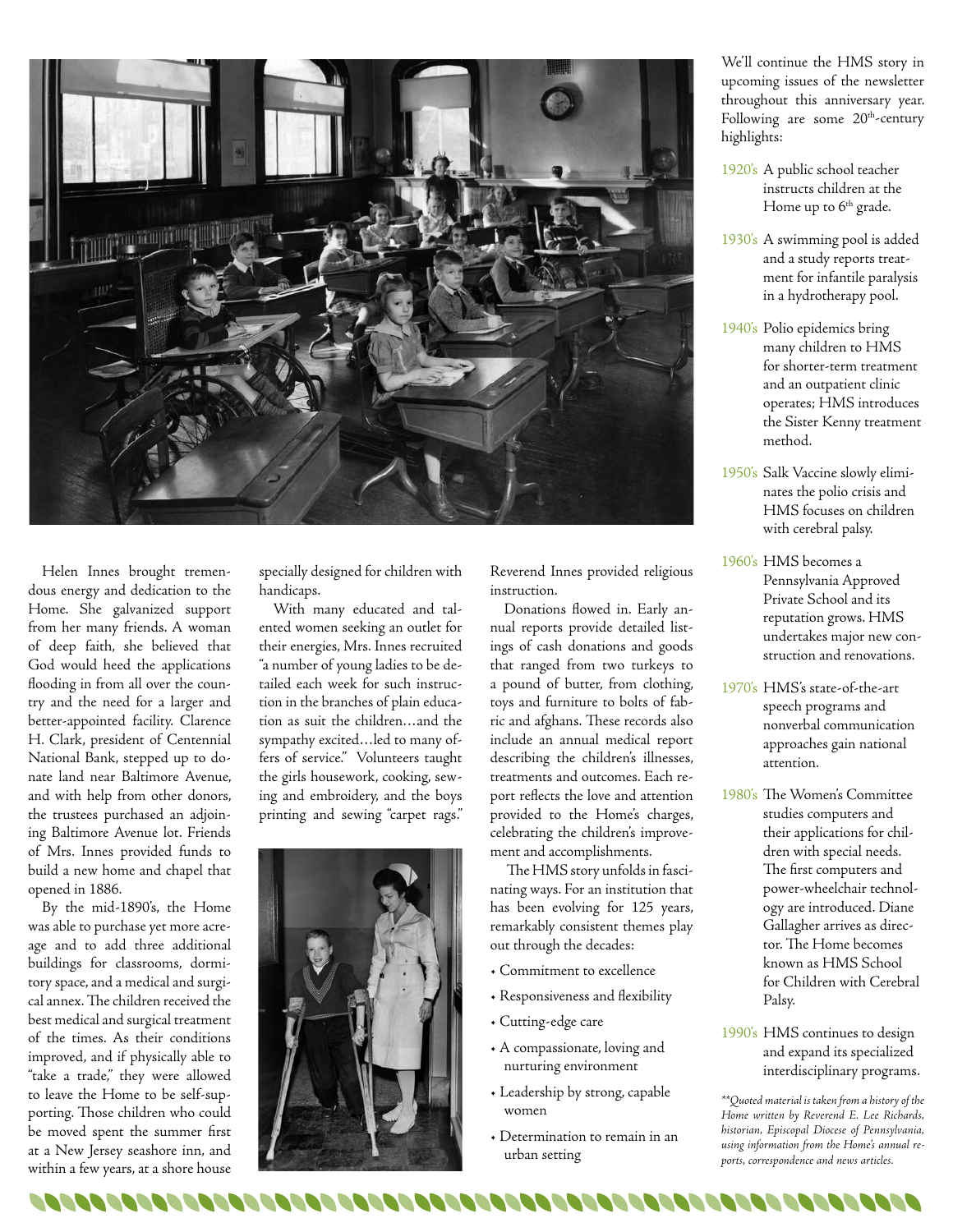# **Let's Talk: Giving Kids a Voice**



A weekly communication device group promotes student socialization and expands their ability to express themselves through devices. From left, students Jordanna, Rebekkah and Elisheva enjoy a chat with encouragement from speech therapy assistant Jillian Bouchard and speech therapists Tonja Johnson and Meredith Cracknell.

#### *continued from page 1*

they want to be able to talk and joke with other students," she says. "It gives them the motivation topractice using their devices."

Some of Ms. Gureckis' students are new device users, others have had them for several years, and others use their voices, but all enjoy interacting. Ashley is eager to scan and choose from songs on her device. "She'll even play her favorite song in the middle of class to entertain her friends, and the other children react to it," says Ms. Gureckis. During weekly "show and tell," children proudly use their devices to share special home activities or to show off a favorite toy.

Since Ms. Gureckis is new this year, recreation therapist Karen Turek suggested playing an "about me" game. The children take turns using a switch-activated spinner that lands on questions about family pets, favorite colors, etc. Ms. Turek and the teachers preprogram students' devices with the answers. In this game, children love talking about themselves, but are also learning how, when they meet someone new, they can share their

interests and communicate with the other person.

Staff members invest considerable time and effort in programming students' devices with messages that are relevant, satisfying and compelling. Courtney Grimes teaches a group of older students who are beginning device users. One way she motivates her students is to give them control of classroom choices. 'What do you want to do before therapy—go on computer? Listen to music? Read a book?' The student must go into his device to say what he wants.

She and assistant teacher Chris Curchin also try to invest messages with emotional content that reflects students' feelings. When they record the lunchtime song, they give that message the energy that the student feels when she wants to get going for the dining room. Mr. Curchin programmed "I'm so mad I could scream" into one boy's device, knowing that the teen was irritated with his teacher and giving him a chance to voice his feelings.

Staff make these same efforts in programs outside the classroom. Whether an after-school theaterarts activity where students use their devices to play a role, a spa group where they choose a favorite sensory experience or a device group where they come together to chat, staff ensure that youngsters have appropriate messages to express themselves.

This commitment pays off, with devices becoming more meaningful and motivating. Students want to speak—even show frustration if their device is not plugged in. They're finding their voice.



Abigail Guthrie hits a head switch to activate her communication device during a classroom activity, while assistant teacher Nicole Campbell shows her delight.



### **SAVE THE DATE** April 4-5, 2008

HMS School presents *Putting the Pieces Together: Empowering Children with Complex Medical & Educational Needs*

A 125th anniversary conference for educators, therapists, healthcare providers and parents/caregivers

- Keynote speaker: Steven Bennett, President and CEO, United Cerebral Palsy, Washington, D.C.
- Register for either or both days. Saturday morning's session is particularly geared to parents and caregivers.
- Watch for a detailed brochure in January 2008.
- Contact Suzanne Zimmermann at suzannez@hmsschool.org for further information.

## **HMS Students Present Voices of HMS**

HMS's after-school theater arts group performed on October 30 at Walnut Street Theatre during "Independence Starts Here: A Festival of Disabilities Arts & Culture." Voices of HMS, an original student work, was developed as part of an ongoing partnership between HMS School and Walnut Street Theatre's teaching artists.

More on this expanding HMS program in a future newsletter!